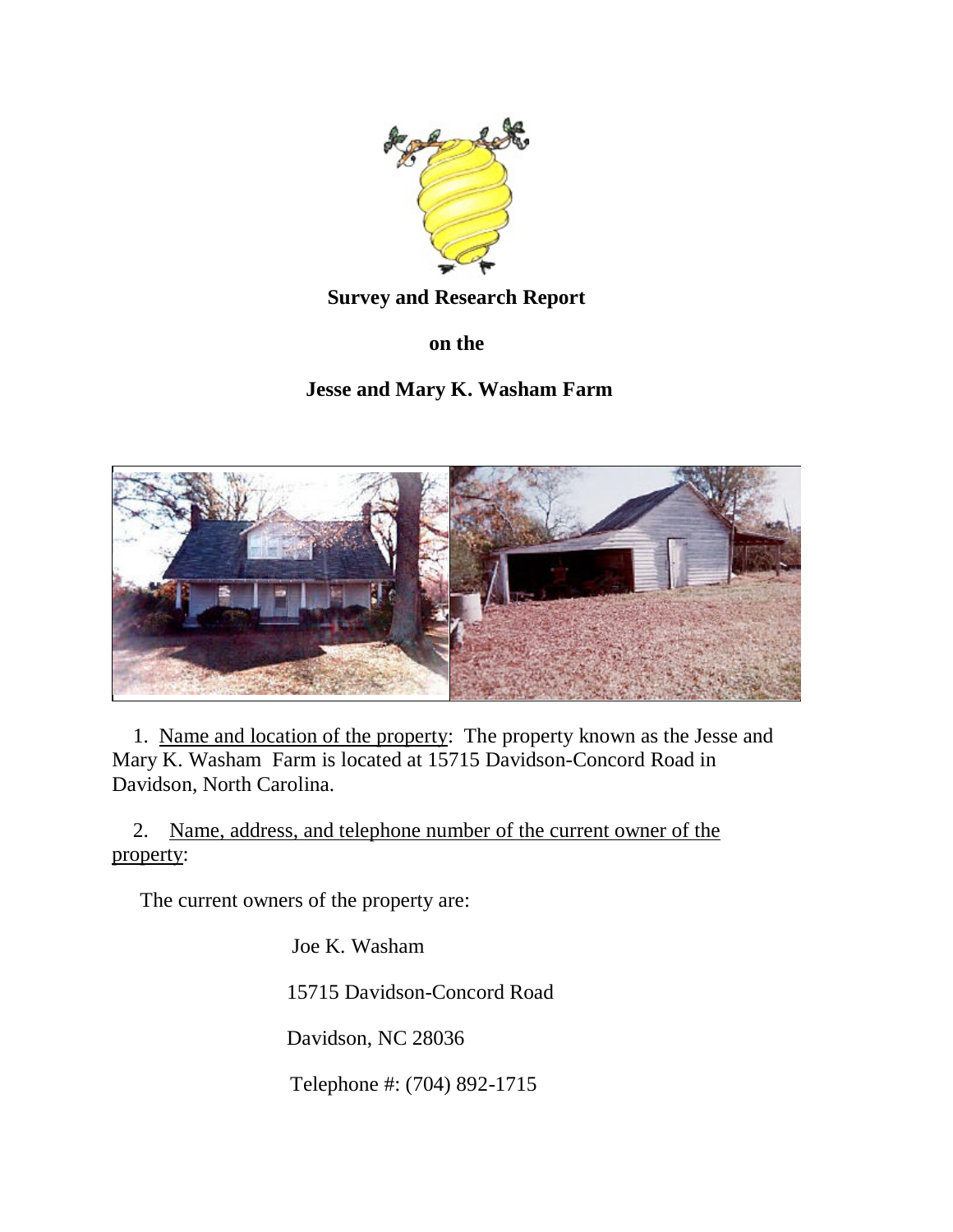JAGCO Associates

19449 Peninsula Shores Dr.

Cornelius, NC 28031

- 3. Representative photographs of the property: This report contains representative photographs of the property.
- 4. A map depicting the location of the property: This report contains a map depicting the location of the property. UTM Coordinates: 17 520852E 3921709N

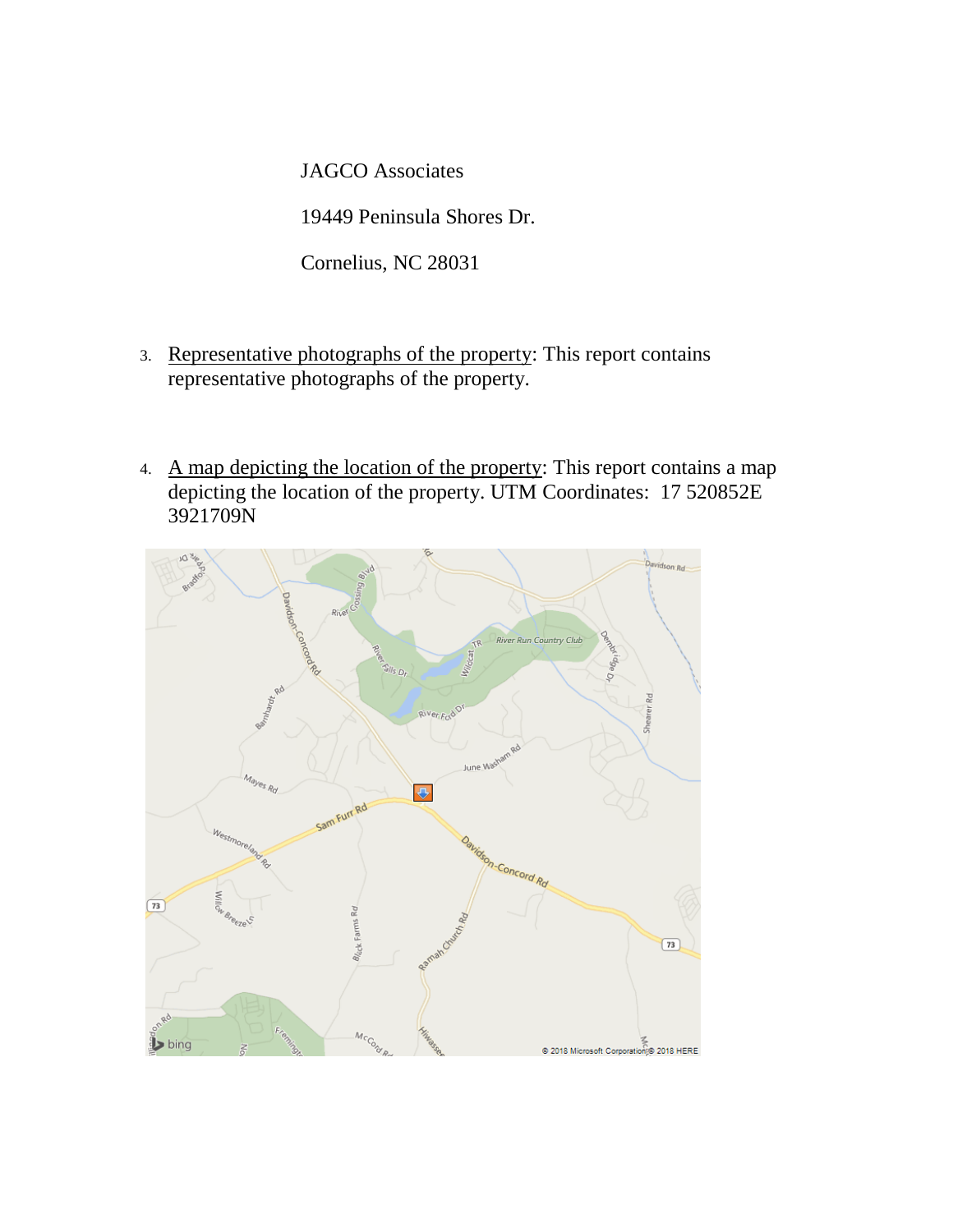

- 5. Current deed book reference to the property: The most recent deeds to the property are found in Mecklenburg County Deed Book 6254, page 201 and 7090, page 413. The tax parcel numbers for the property are 011-092-14 011-092-05.
- 6. A brief historical sketch of the property: This report contains a brief historical sketch of the property prepared by Emily and Lara Ramsey.
- 7. A brief architectural description of the property: This report contains a brief architectural description of the property prepared by Emily and Lara Ramsey.
- 8. Documentation of why and in what ways the property meets the criteria for designation set forth in N.C.G.S. 160A-400.5.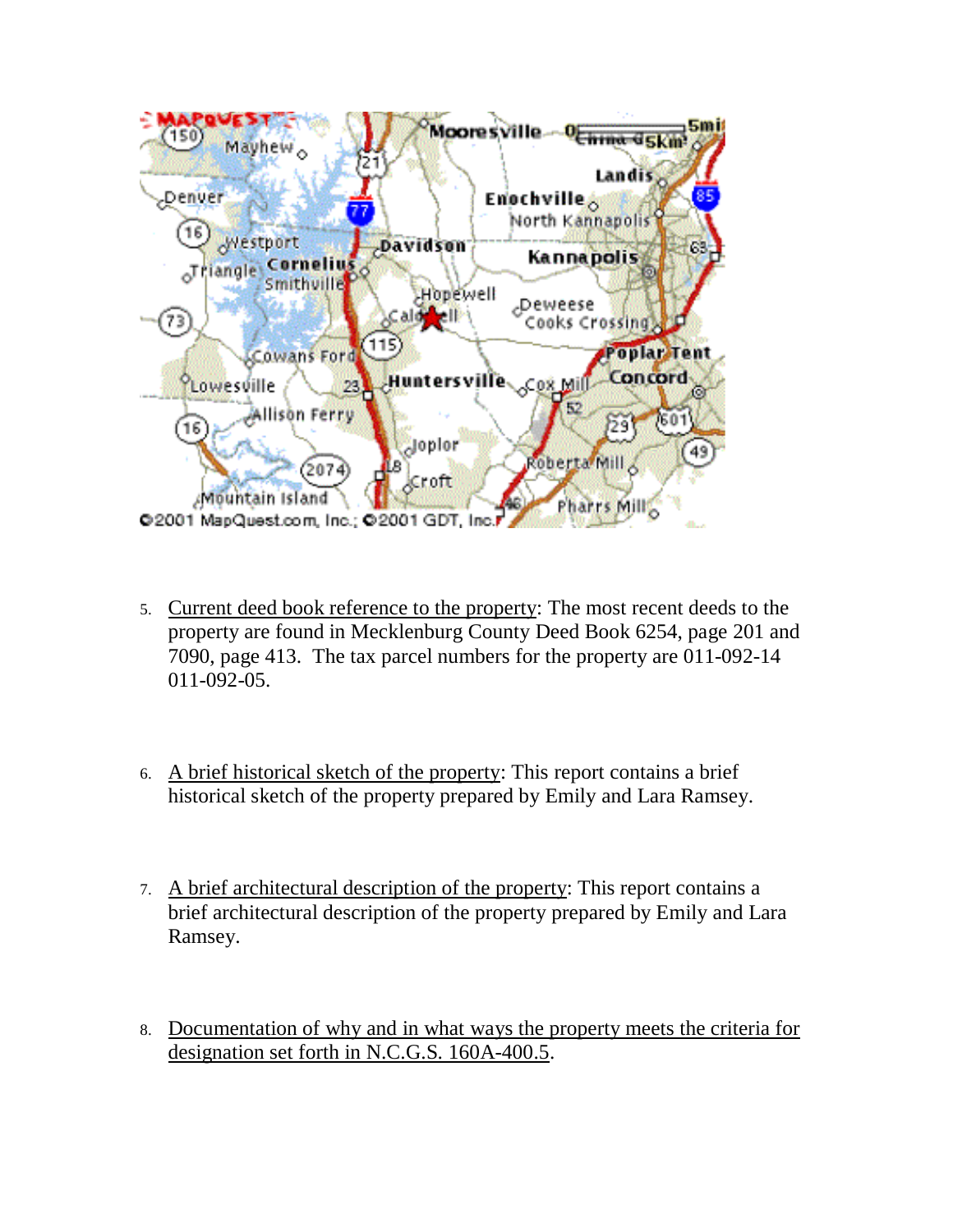- a. Special significance in terms of its history, architecture, and/or cultural importance. The Charlotte-Mecklenburg Historic Landmarks Commission judges that the Washam Farm possesses special significance in terms of Charlotte-Mecklenburg. The Commission bases its judgment on the following considerations:
	- 1) The Washam Farm is a tangible reminder of the last prosperous decades of Mecklenburg County's agrarian economy, before regional and nation-wide depressions effectively ended the reign of King Cotton and the small farmer in the South.
	- 2) The Washam Farm is an integral part of the Ramah Community in northeast Mecklenburg County and an important part of the rural corridor that runs along Davidson-Concord Road.
	- 3) The Washam Farm is an excellently preserved example of a twentieth-century farmstead – the house and eclectic collection of early-twentieth century outbuildings form a comprehensive complex that retains its original pastoral setting despite nearby residential and commercial development.
	- 4) The Washam Farmhouse, originally a three-room tenant house, is indicative of Mecklenburg County's small farmsteads, which expanded and evolved to fit the needs of growing families and changing farming operations.
	- 5) The Washam farmhouse is a rare surviving example of a bungalow farmhouse in Mecklenburg County, reflecting the influence of current architectural trends and the intimate connection between the area's small towns and the surrounding countryside.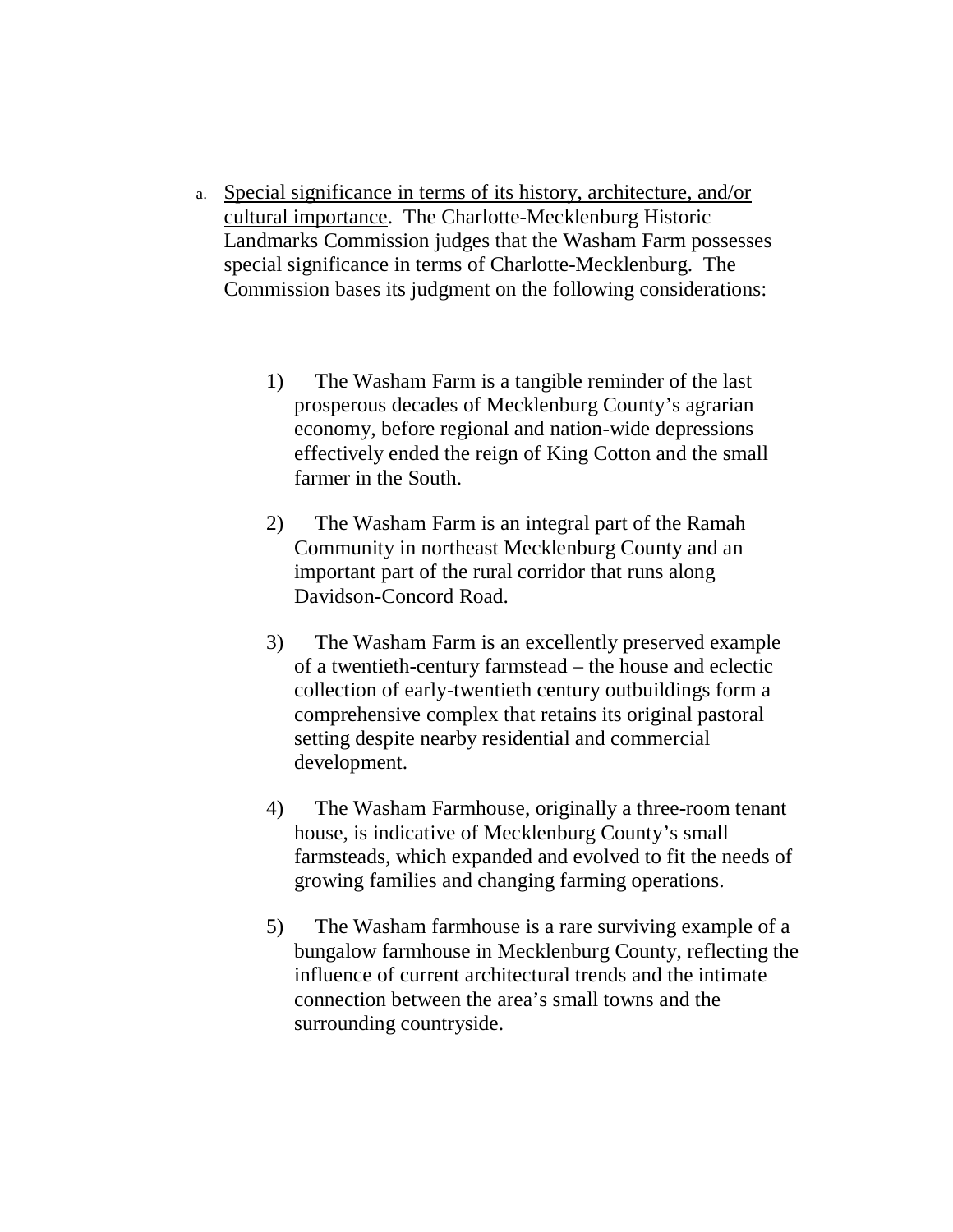- b. Integrity of design, setting, workmanship, materials, feeling and/or association: The Commission contends that the architectural description prepared by Emily Ramsey and Lara Ramsey demonstrates that the Washam Farm meets this criterion.
- 9. Ad Valorem Tax Appraisal: The Commission is aware that designation would allow the owner to apply for automatic deferral of 50% of the Ad Valorem taxes on all or any portion of the property which becomes a designated "historic landmark". The current appraised value on the farmhouse is \$44,650.00. The current appraised value of the 1.47-acre parcel of land on which the house and majority of the outbuildings stand (owned by Joe Washam) is \$34,570. The current appraised value of the 84.79-acre tract owned by JAGCO Associates is \$680,190.00

Date of preparation of this report:

January 30, 2002

Prepared by:

Emily Ramsey and Lara Ramsey

2436 N. Albany Ave., Apt. 1

Chicago, IL 60647

## **Statement of Significance**

## **Jesse and Mary K. Washam Farm**

15715 Davidson-Concord Road

Davidson, NC

## Summary

 The Jesse and Mary K. Washam Farm is a property that possesses local historic significance as a tangible reminder of the last prosperous years of Mecklenburg County's once thriving agrarian economy, before regional and nation-wide economic depressions ended the era of southern dominance over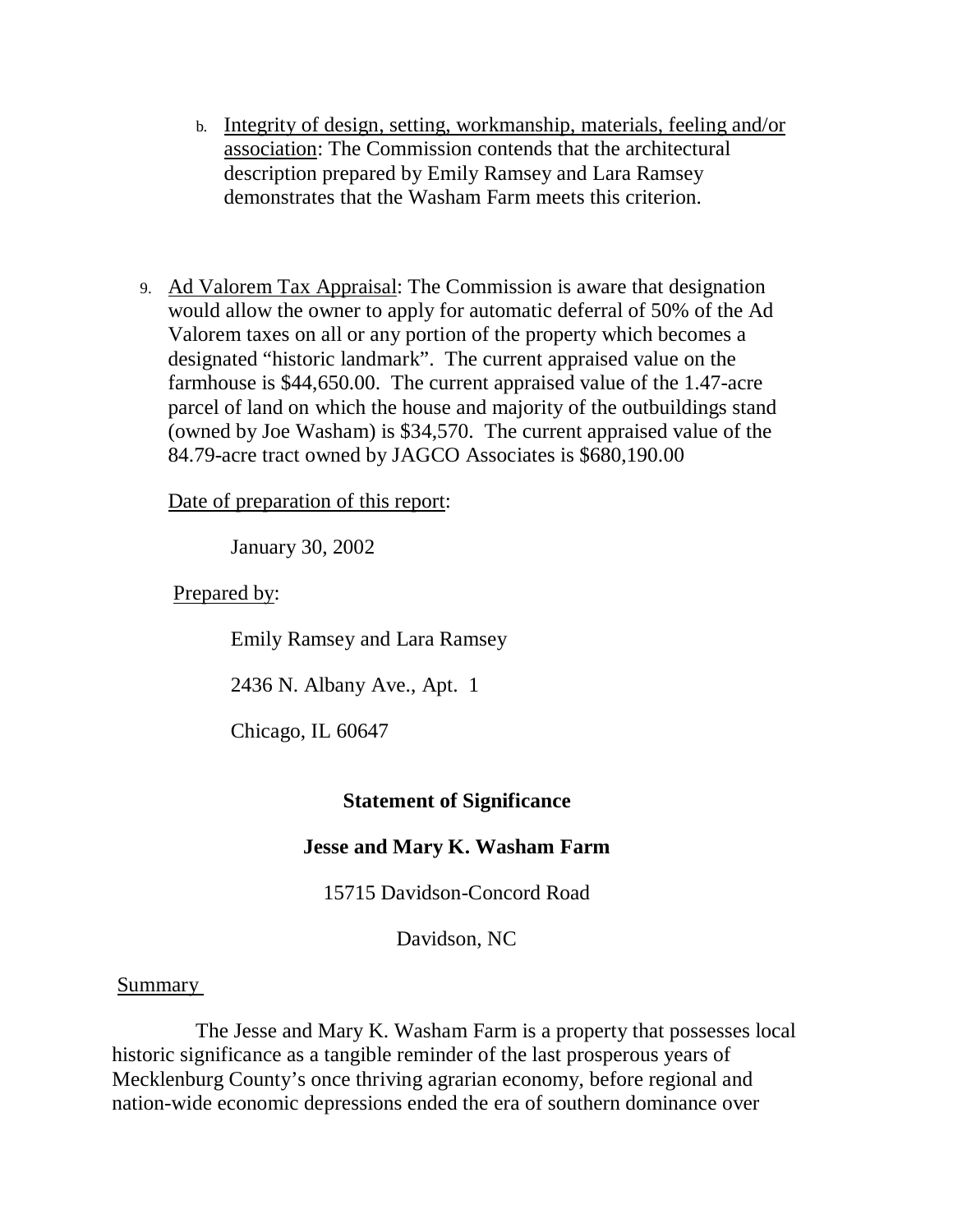cotton production and the autonomy of small, independent cotton farmers, and as an integral part of the closely-knit farming community centered around Ramah Presbyterian Church. When Jesse Washam began farming operations in the early 1900s on the modest parcel of land left to him after his father death, Mecklenburg County farmers were in the last years of a prolonged economic boom that had begun in the last quarter of the nineteenth century. Charlotte, with its four converging rail lines, had become a thriving cotton trading center in the postbellum period and served as the heart of a profitable cotton textile region that covered North and South Carolina, Tennessee, and Georgia.

Small farmers across the county took advantage of high cotton prices and close proximity to Charlotte by planting cotton as their major cash crop, and many prospered during the late nineteenth and early twentieth centuries. Although Mecklenburg County would remain largely agrarian until after World War II, the good times for small farmers came to an abrupt halt by the late 1920s and early 1930s. Henry Washam, Jesse's father, had taken advantage of this earlier prosperity by buying a large parcel of land in the Ramah Community between Davidson and Huntersville, where he planted and raised cotton with the help of several tenant farmers. The Washams took their place as part of the Ramah community, a small and closely-knit group of Scots-Irish farming families. Henry made a good living from his sizeable farming operation; by the early 1910s, when Jesse moved into one of his father's former tenant houses and began growing cotton, the cotton boom in Mecklenburg County was beginning to fade. Jesse Washam's renovation and major expansion of the threeroom house in the early 1920s was a product of the last prosperous years for the area's small-scale cotton farmers.

 The Washam Farm is also significant as an excellently preserved example of a twentieth-century farmstead. The house and collection of early-twentieth century outbuildings, which includes a large barn, tool shed, corn crib, chicken and brooders houses, a cotton shed, a tenant house, and a concrete-block well house (an early and unusual example of hand-formed concrete block construction echoed in the nearby Bradford store), form a comprehensive complex that retains its original pastoral setting despite nearby residential and commercial development. Originally a three-room tenant house, the Washam Farm is also significant as a representative example of the evolution of farm complexes. The numerous changes and additions to the house and the outbuildings, most completed in the early twentieth century, are indicative of Mecklenburg County's small farmsteads, which expanded and evolved to fit the needs of growing families and changing farming operations. In addition, the house itself is a rare surviving example of a bungalow farmhouse in Mecklenburg County; although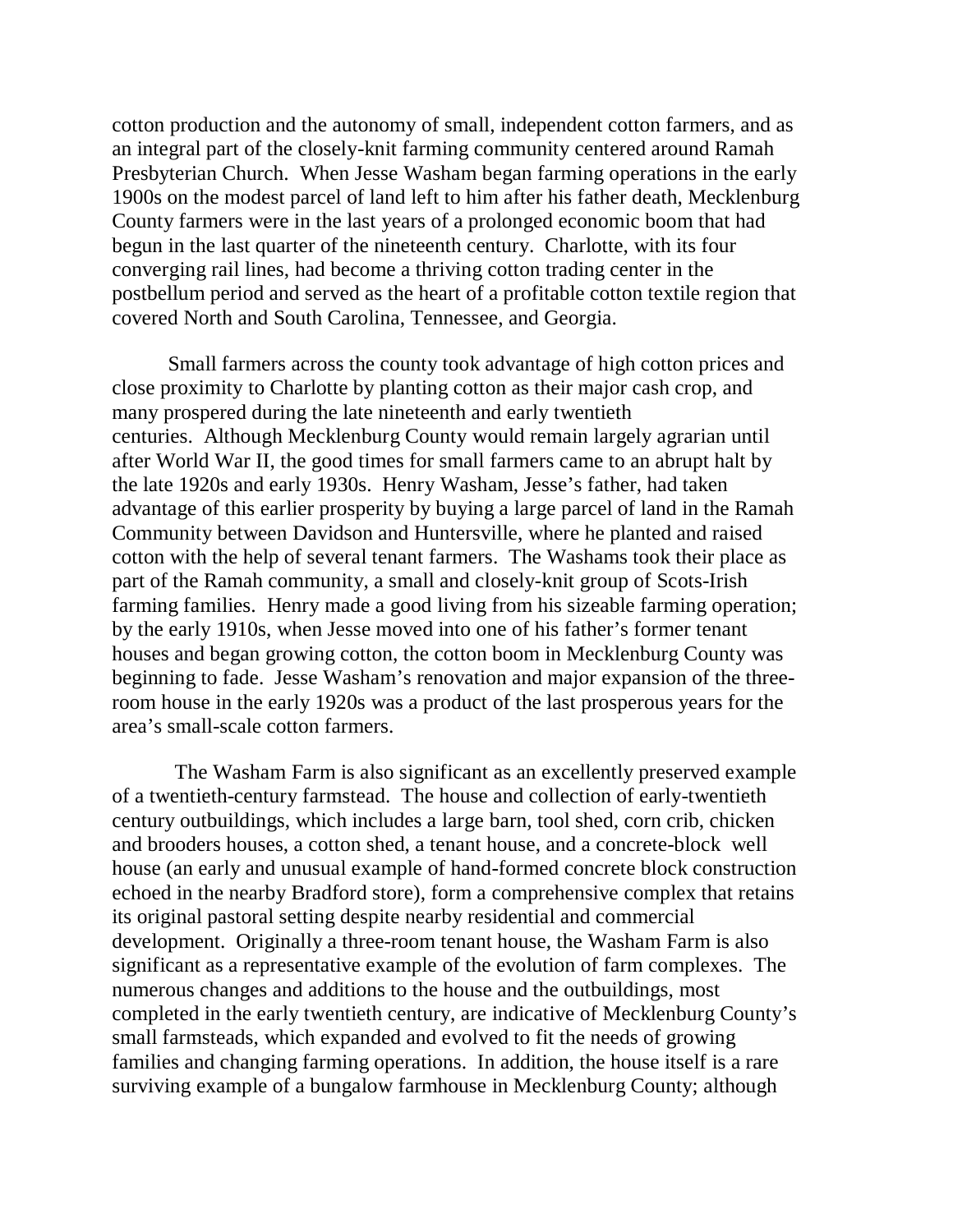bungalows were popular throughout the county's numerous small towns and in Charlotte, the Washam House represents a break from the area's typical farmhouse, most of which were simple frame I-houses.

#### Agricultural Context and Historical Background Statement

Between 1860 and 1910, Mecklenburg County's agricultural economy experienced a prolonged period of prosperity that would ultimately be its last. The North Carolina piedmont, never a major player in the plantation economy that characterized the antebellum South, had ultimately profited from its status as a land of small-scale farms – after the Civil War, the majority of Mecklenburg County farmers, having never been dependent on slave labor, were able to replant and recover quickly after the war.<sup>1</sup> In addition, the post-war period brought new opportunities to the small farmer – new opportunities in cotton. The introduction of the fertilizer Peruvian Guano, which made cotton (a notoriously difficult and labor-intensive crop) easier to grow, meant that cotton was, for the first time, a profitable cash crop for even the most modest farmer. Close proximity to Charlotte, which had emerged by the turn of the century as a regional cotton trading center and burgeoning cotton textile hub, gave farmers easy access to a far-reaching market for their cotton crops. The impact of these developments was reflected in the rapid increase in the production of cotton in Mecklenburg County – between 1860 and 1880, the number of cotton bales produced in the county tripled, from 6,112 bales to 19,129 bales.2

The cotton boom would continue well into the twentieth century – cotton production peaked in the county in 1910 at 27,466 bales – but by the mid-to-late-1920s, the cotton market in Mecklenburg County and across the South was faltering. What had been a magic crop at the turn of the century became a liability by the beginning of the Great Depression, when cotton prices dropped to an all-time low of around five cents per pound. The arrival of the boll weevil in the early 1920s, capable of devouring entire fields of plants in a matter of days, compounded the problems of small-scale cotton farmers, many of whom could not afford the expensive pesticides and equipment that were needed to make cotton profitable in the twentieth century.3 In 1910, Mecklenburg County's urban population surpassed its rural population for the first time in the county's history. Ten years later, the census reported the county's first recorded decrease in farm production. The Great Depression accelerated the migration from farm to city; between 1930 and 1940, the number of farms in Mecklenburg County dropped from 3,773 to 3,223.4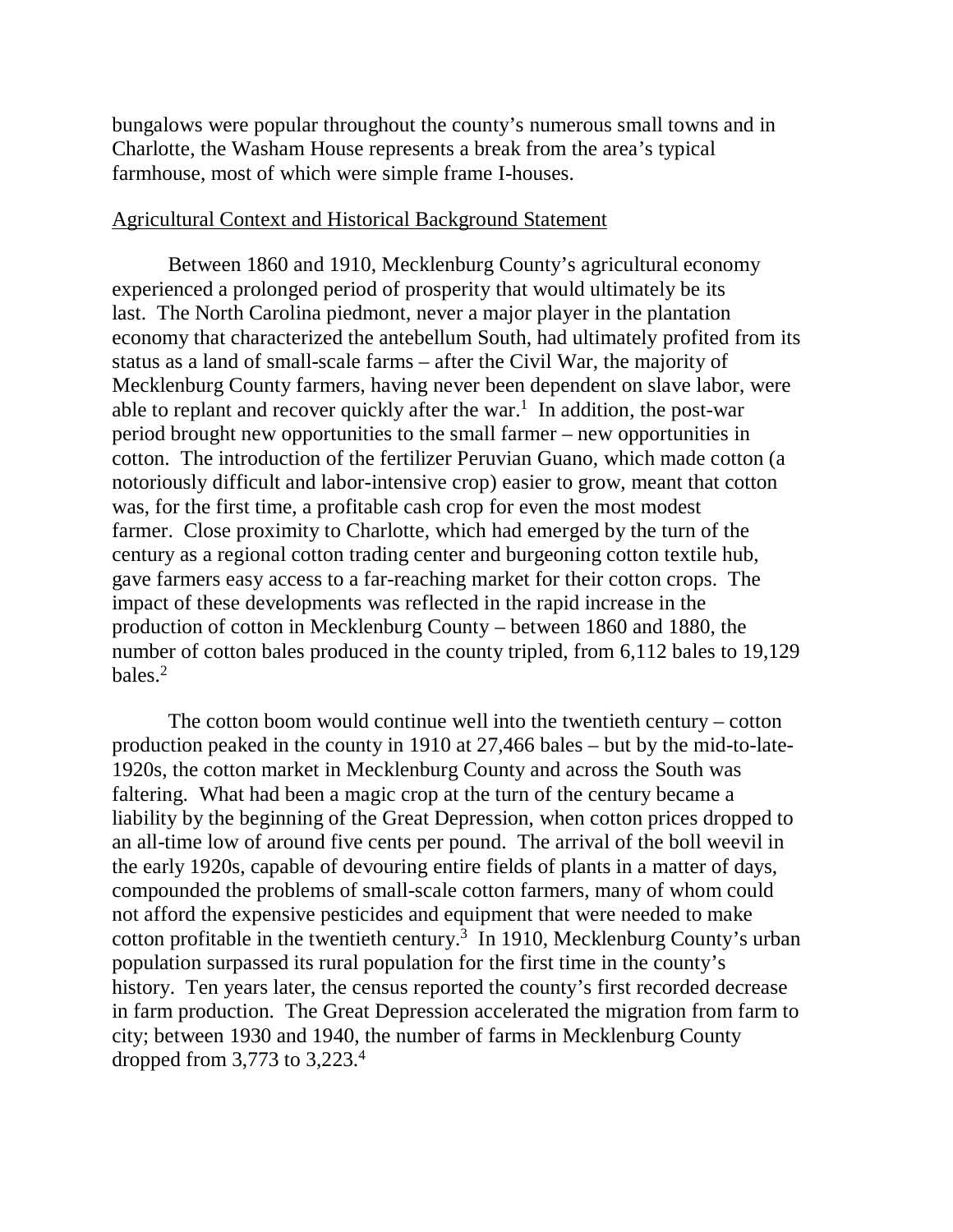When the Washam family first settled in the Ramah community in northern Mecklenburg County, between Davidson and Huntersville, King Cotton was far from its eventual demise –farmers were planting and harvesting cotton at an unprecedented rate with the help of tenant farmers, and Henry Jackson Washam was eager to profit from the economic boom. Henry Washam began farming a thirty-acre plot of land along the Davidson-Concord Road, which he most likely acquired through his marriage to his first wife, a Shields, in the midnineteenth century. He and his family lived in a simple, frame I-house (no longer extant), raising cotton and corn as primary cash crops. As Henry's farming operations proved successful in the midst of the post-Reconstruction cotton boom, he began acquiring additional plots of land; by the time of his death around 1901, his farm totaled almost 200 acres on the north and south sides of Davidson-Concord Road and included the main house along with numerous scattered outbuildings. Henry Washam's third wife, Julia Washam, procured, after filing suit against her stepchildren, one-third of her husband's farmland, in addition to the farmhouse that had served as the seat of the Washam's farming operations.5 Jesse Washam, who had left the family home in Ramah and moved to Cornelius to live with his uncle, Mack Washam, around the time of his father's death, inherited just under 32 acres and one of the farm's three tenant houses. Jesse did little with the inheritance initially; however, after his marriage to Mary K. Knox (a native of nearby Caldwell Station and member of Bethel Presbyterian Church) in 1909, Jesse Washam returned to the Ramah Community, moved into the modest three-room house on his property, and began farming. Within a few years, he had earned enough through cotton to buy three adjoining plots of land; by 1913, Washam had acquired approximately 110 acres of his father's original farmstead.6 The family grew corn and grain in addition to cotton as major cash crops; Jesse took his cotton to be ginned just down the road, at Hurd Bradford's store, and sold the ginned cotton to local mills in nearby Huntersville and Davidson.<sup>7</sup>

Throughout the 1910s and 1920s, Jesse Washam made several changes and additions to his farmstead, including a side addition to the already existing barn, a new chicken coop, tool shed and a cotton shed. With the help of his teenage sons, Washam dug a basement and constructed a solid brick foundation beneath the house; the family used the cool space to store canned fruits and vegetables.8 By 1922, Washam was successful enough to undertake a major renovation on the house itself, one which he doubtless hoped would transform the former tenant house into a more fitting centerpiece for his prosperous farmstead, in addition to providing much needed room for his growing family.<sup>9</sup> The addition roughly tripled the size of the house and completely changed its appearance. By the mid-1920s, the original three-room house was completely obscured behind a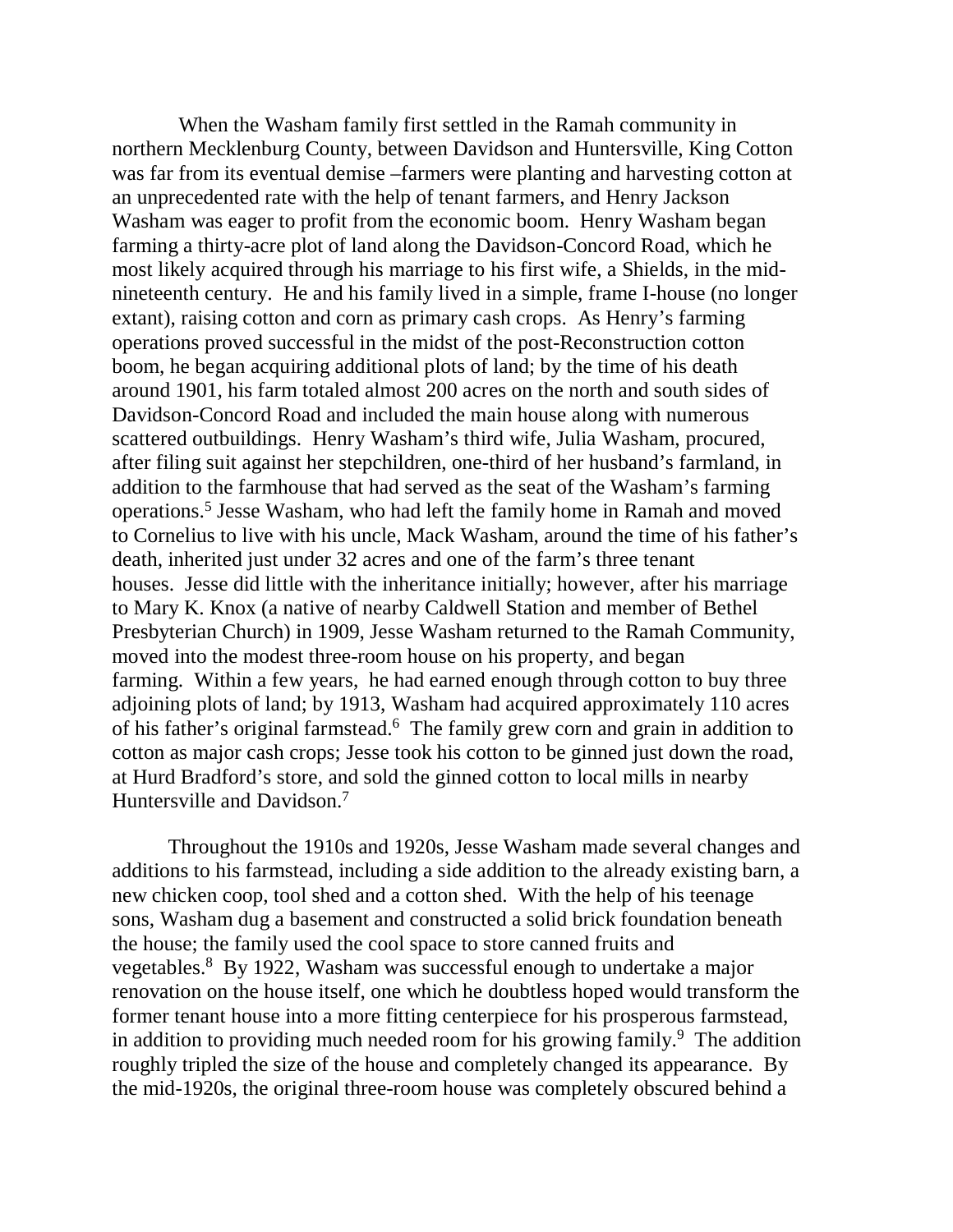new, stylish front – passerby on the Davidson-Concord Road saw not a modest hall-and-parlor farmhouse, but a spacious, one-and-a-half story bungalow cottage.

This expansion was the product of Jesse Washam's last prosperous years as a cotton farmer. By the beginning of the Great Depression in 1929, cotton prices had already slipped considerably, and farmers throughout Mecklenburg County were forced to reduce their crop and livestock production or sell their farms. Although Jesse Washam managed to weather the hard times and keep his farmstead, his farming operations were never as profitable as they had been in the first decades of the twentieth century. In 1939, Jesse Washam died at the age of 59. Fred Washam took over farming operations, and Mary K. and several of the children stayed in the house until the 1960s. Mary K. Washam died in 1963, and the Washams planted their last cotton crop in 1965; as Joe Washam recalled, "There was the boll weevil, and that made everything hard, and that year there was a killing frost, and most people around here just didn't plant cotton the next year. You couldn't make money off it unless you had a cotton picker and at least couple of hundred acres."10 Eventually, only Joe Washam remained in the house, and in the 1990s, the family sold all but 1.47 acres (on which the house and most of the outbuildings stand) of the remaining land. Joe Washam owns the family home and 1.47 acres, and currently lives in the house. Jagco Associates currently owns the 84-acre parcel behind the house, including the farm's barn, chicken house and cotton shed – a portion of this parcel should be included as part of the local landmark designation, as it contains not only several significant outbuildings, but also the open fields and pastoral vistas that anchor and provide a visual context for the buildings.

### Architectural Significance and Context Statement

 Architecturally, the Washam House is significant as a rare surviving example of a bungalow farmhouse in Mecklenburg County. The vast majority of farmhouses within the county were constructed during the earlier years of the post-war cotton boom, roughly between 1860 and 1900, and the continued popularity of the traditional I-house form (a one-or-two-pile, two-story, sidegable structure) reflected the conservative nature of the county's typical rural homebuilder. By the 1910s and 1920s, when the Craftsman bungalow reached its peak as "the most popular and fashionable smaller house in the country," this rural building boom had ended, and most of the modest and affordable bungalows built in Mecklenburg County were constructed within Charlotte and in the area's surrounding small towns.<sup>11</sup> Those farmhouses that were built in the early twentieth century reflected a continued "kinship" between Mecklenburg's small towns and the surrounding countryside. Traditional rural designs had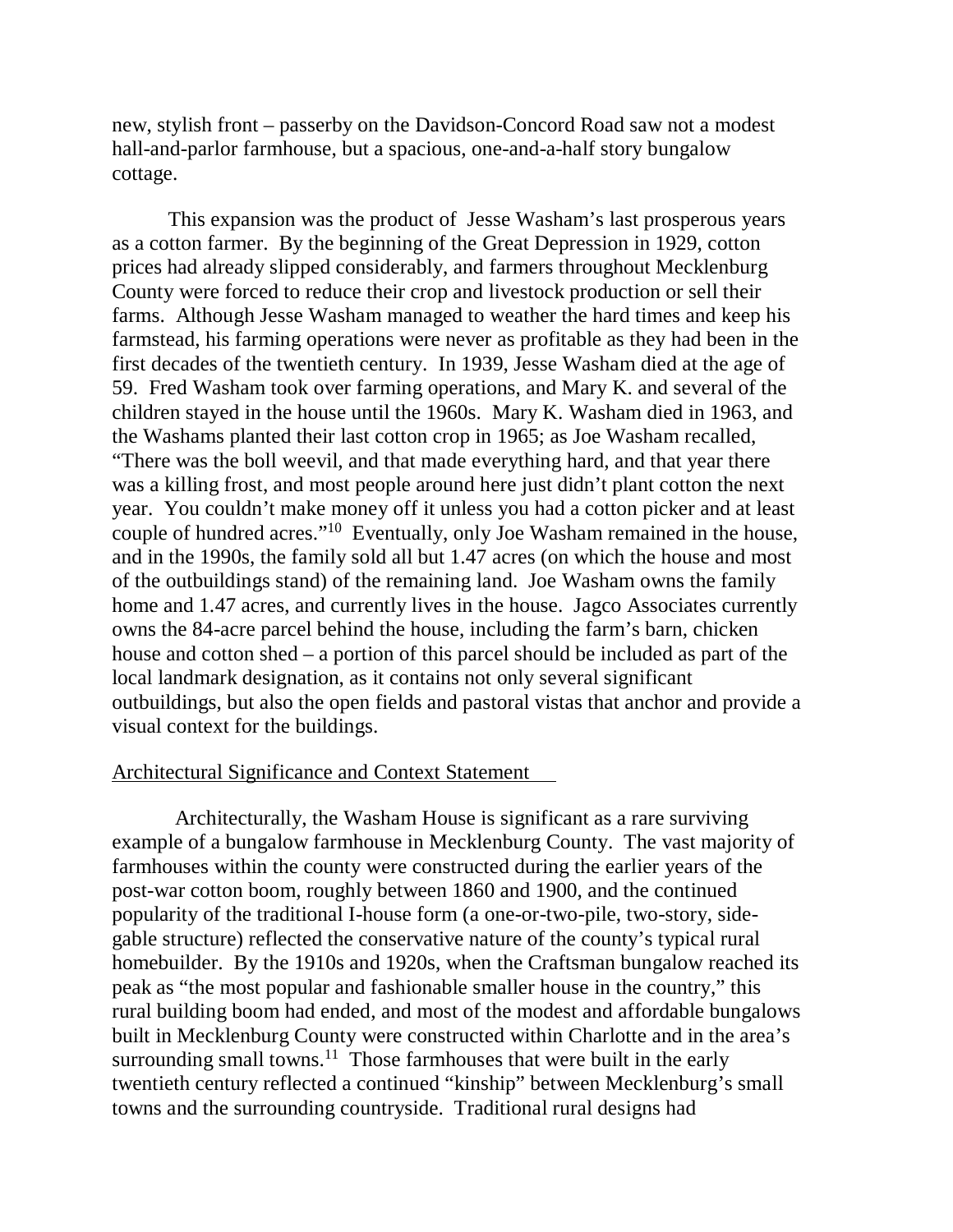characterized the early buildings of such small towns as Huntersville and Davidson; by the 1920s, popular urban styles – primarily Craftsman bungalows and Colonial Revival forms – were finding their way onto the farm.<sup>12</sup> The Washam farmhouse, after its renovation and expansion in 1922, exhibited all of the traits of a typical Craftsman bungalow, including low, overhanging eaves with exposed rafter tails, large gabled dormer, and a porch with tapered columns set on low brick piers. This house, transformed from a plain, utilitarian tenant house into a stylish and spacious bungalow, was a fitting reflection of modest but prosperous farming operation that Jesse Washam had made during the first decades of the twentieth century.

The Washam Farm is also significant as an excellently preserved example of a twentieth-century farmstead in Mecklenburg County and as a representative example of the area's constantly evolving farm complexes. The typical farm in late nineteenth and early twentieth century Mecklenburg County was a selfsufficient complex, supporting not only cash crops like corn, cotton and grain, but also a variety of livestock (mainly hogs, cows and chickens) and kitchen gardens for family consumption. The daily operation of an early twentieth century farm required an array of barns, storage sheds, and other outbuildings in addition to the farmhouse itself. At a time when many of Mecklenburg County farmers were paring down their operations or taking jobs in nearby towns, Jesse Washam remained largely self-sufficient – as late as 1935, he was adding to his farmstead. The large number of remaining outbuildings at the Washam farmstead are as significant a part of the farm as the house itself, because, as historians Richard Mattson and William Huffman explain, "the more historically complete and intact the farmyard, the more it reveals about the operations of the farm" and the diverse activities that made up daily life on that farm.<sup>13</sup>

### Physical Description

The Washam Farm is situated on the south side of Davidson Concord Road, on a 1.47-acre lot surrounded by open fields. The house, a one-and-a-half story side-gable bungalow with white-painted weatherboard siding, is fronted by a large front lawn shaded by mature oak trees, and surrounded by the farm's outbuildings. The house itself is a rambling one-and-one-half-story side-gable structure covered in white-painted wooden clapboards, with an integrated porch running the entire length of the façade. The original portion of the house now forms a large rear wing, with a covered side porch running along its eastern side up to the 1922 portion of the house. The 1922 front addition, three-bays-wide by two-bays-deep, features two-over-two windows, two side chimneys with decoratively corbelled tops, low overhanging eaves with exposed rafter tails, and a centrally located front-gabled dormer with paired windows. The interior of the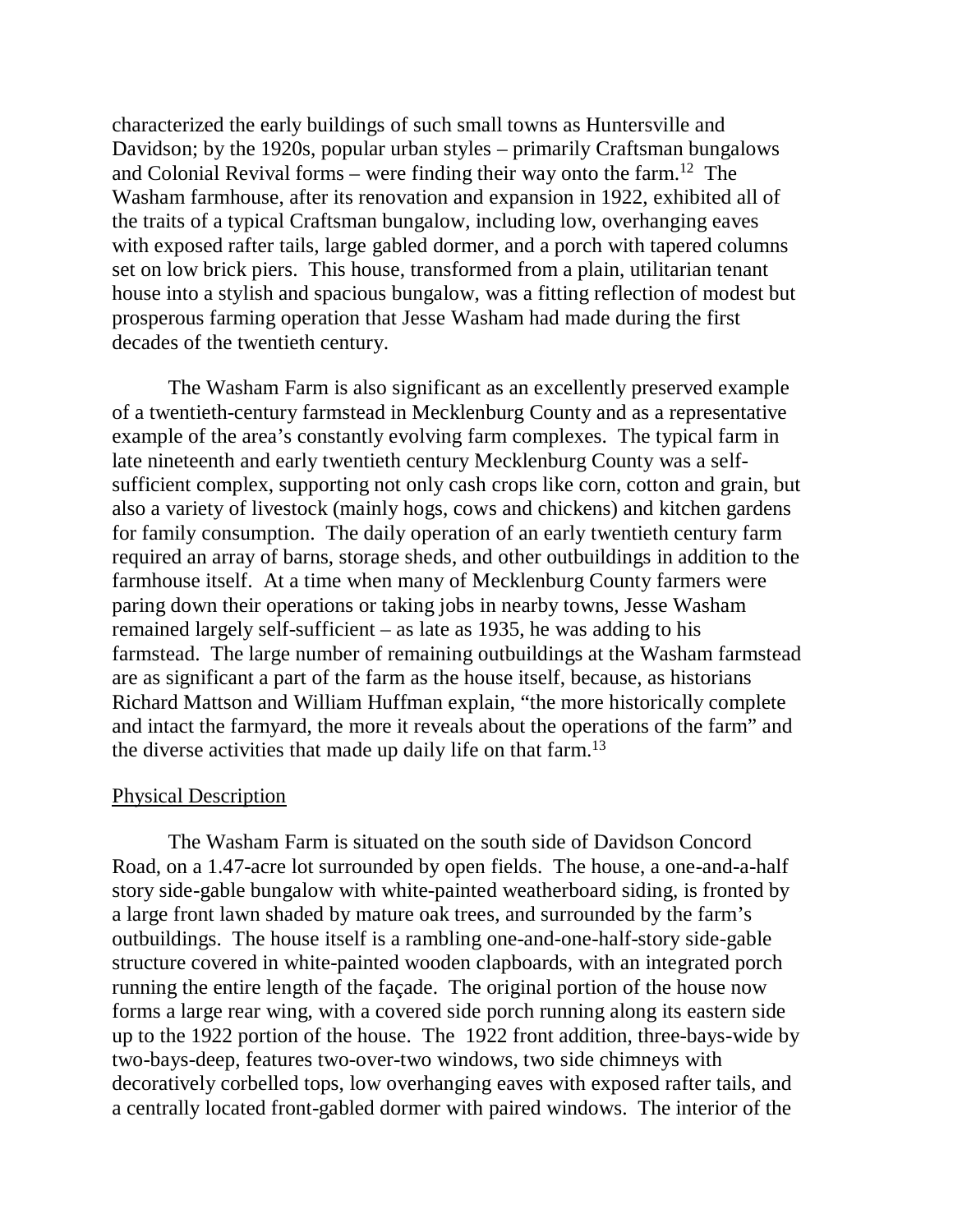house has remained virtually unaltered since the 1922 addition, with original fireplace mantels, hardwood floors, decorative wainscoting, a simple central staircase with original newel posts and railing, and original interior doors with hardware. The eastern chimney was largely replaced after Hurricane Hugo damaged it in 1989; the kitchen in the original portion of the house has been significantly altered, and a new passageway was recently opened up between the other two rooms in the original wing.

The Washam farm complex contains seven outbuildings, most of which date from the 1920s and early 1930s. The oldest and largest of these outbuildings is the white-painted frame barn with stepped tin roof, portions of which may date from the late 1800s, which sits to the rear of the house, just south of Joe Washam's property line. The barn contains six stalls on the ground level and a large open hayloft above. A large frame tool and equipment shed, with a lean-to side addition used for the Washam's tractor, and a combination corncrib and tool shed (also a white frame structure) stand between the main house and the barn. Two small, unpainted frame structures on the east side of the complex, also across the Washam boundary line, were originally used as a cotton shed (where farmers stored cotton while waiting for prices to rise) and a brooder house  $-$  a chicken house used for small chicks, complete with a small furnace to keep the chicks warm.

By far the most interesting outbuilding on the property is the 1935 well house. While most farm outbuildings in the county were simple frame structures, farmers occasionally branched out into newer building technologies. Jesse Washam, obviously impressed with neighbor Hurd Bradford's use of concrete for his country store and for several outbuildings on his property, decided to build his well house from the same type of hand-formed concrete blocks. As Joe Washam remembers, his father used a crude wooden form with a metal bottom to turn out the blocks, made from a mixture of sand, lime, and aggregate. The Washam well house, along with the buildings on the nearby Bradford property, form an unusual pocket of concrete outbuildings that reflect the experimentations of local farmers.

Despite minor alterations, the Washam Farm remains an excellently preserved example of an early twentieth century farm complex, and a tangible reminder of the last period of prosperity for Mecklenburg County's small farmers.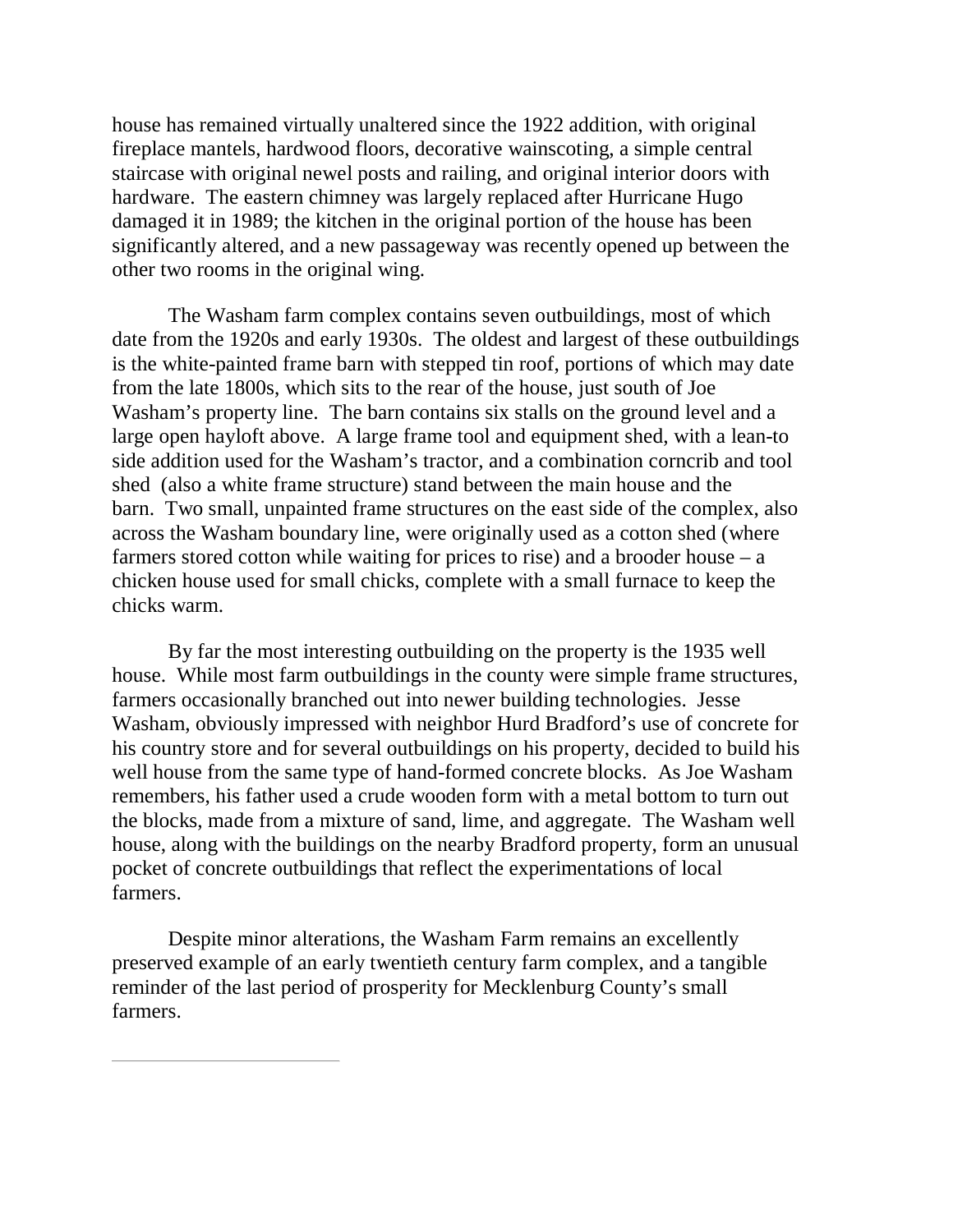1. Thomas W. Hanchett, "The Growth of Charlotte: A History" (Charlotte Mecklenburg Historic Landmarks Commission), www.cmhpf.org.

2. Sherry J. Joines and Dr. Dan Morrill, "Historic Rural Resources in Mecklenburg County, North Carolina" (Charlotte-Mecklenburg Historic Landmarks Commission, 1997), www.cmhpf.org.

3. Ibid. Like A Family (get citation, quotation?)

4. United States

5. Emily and Lara Ramsey, interview with Joe Washam conducted January 10, 2002. Hereinafter cited as "Interview". Order and Decree No. 9, p. 128, located in the Mecklenburg County Clerk of Superior Courts.

6. Mecklenburg County Deed Book 349, page 344 and 352, page 281, located in the Mecklenburg County Register of Deeds Office. Tract 1 and 2 from Henry Washams estate were given to Jesse's sisters, Molly and Addie Washam. By 1912, Molly had sold her tract to W.R. Puckett, who then sold it to Jesse Washam. Mack Washam sold his parcel, Tract 3, to W. C. McAuley in 1909. McAuley sold the tract to Jesse in 1913.

7. Interview.

8. Gregory Berka, "Report on the Washam House and Farm" (unpublished research report completed for UNCC Historic Preservation course), 5-6.

9. Interview. Mary K. and Jesse would eventually have twelve children: Fanny Bell, Jack, Mary Alice, Fred, Joe, Margaret, Bob, Nell, Nancy, Emily, Martha Ann, and Jesse Jr.

10. Interview.

11. McAlister, Virginia and Lee, *A Field Guide to American Houses* (New York: 1997), 454.

12. Richard Mattson, "Small Towns in Mecklenburg County" (Charlotte-Mecklenburg Historic Landmarks Commission), www.cmhpf.org.